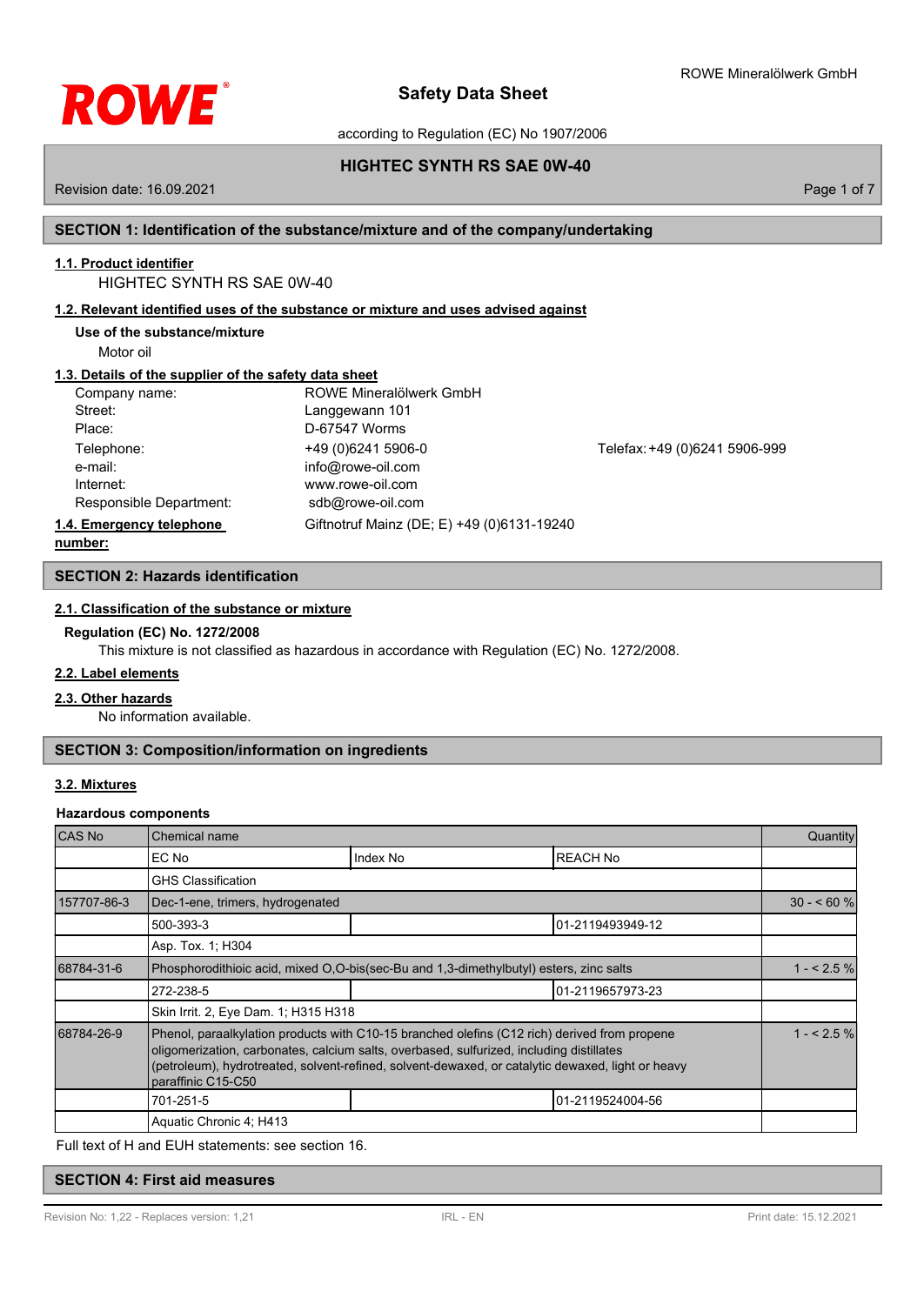

according to Regulation (EC) No 1907/2006

# **HIGHTEC SYNTH RS SAE 0W-40**

Revision date: 16.09.2021 **Page 2 of 7** and 7 and 7 and 7 and 7 and 7 and 7 and 7 and 7 and 7 and 7 and 7 and 7 and 7 and 7 and 7 and 7 and 7 and 7 and 7 and 7 and 7 and 7 and 7 and 7 and 7 and 7 and 7 and 7 and 7 and 7 an

### **4.1. Description of first aid measures**

# **After inhalation**

# Provide fresh air.

### **After contact with skin**

Wash with plenty of water. Take off contaminated clothing and wash it before reuse.

### **After contact with eyes**

Rinse immediately carefully and thoroughly with eye-bath or water.

#### **After ingestion**

Rinse mouth immediately and drink 1 glass of of water.

### **4.2. Most important symptoms and effects, both acute and delayed**

#### No information available.

### **4.3. Indication of any immediate medical attention and special treatment needed**

Treat symptomatically.

# **SECTION 5: Firefighting measures**

### **5.1. Extinguishing media**

### **Suitable extinguishing media**

Co-ordinate fire-fighting measures to the fire surroundings.

### **5.2. Special hazards arising from the substance or mixture**

# Non-flammable.

## **5.3. Advice for firefighters**

In case of fire: Wear self-contained breathing apparatus.

### **Additional information**

Collect contaminated fire extinguishing water separately. Do not allow entering drains or surface water.

# **SECTION 6: Accidental release measures**

# **6.1. Personal precautions, protective equipment and emergency procedures**

Use personal protection equipment.

# **6.2. Environmental precautions**

Do not allow to enter into surface water or drains.

### **6.4. Reference to other sections**

Safe handling: see section 7 Personal protection equipment: see section 8 Disposal: see section 13

### **SECTION 7: Handling and storage**

### **7.1. Precautions for safe handling**

#### **Advice on safe handling**

No special measures are necessary.

# **Advice on protection against fire and explosion**

No special fire protection measures are necessary.

### **7.2. Conditions for safe storage, including any incompatibilities**

### **Requirements for storage rooms and vessels**

Keep container tightly closed.

### **Hints on joint storage**

No special measures are necessary.

## **7.3. Specific end use(s)**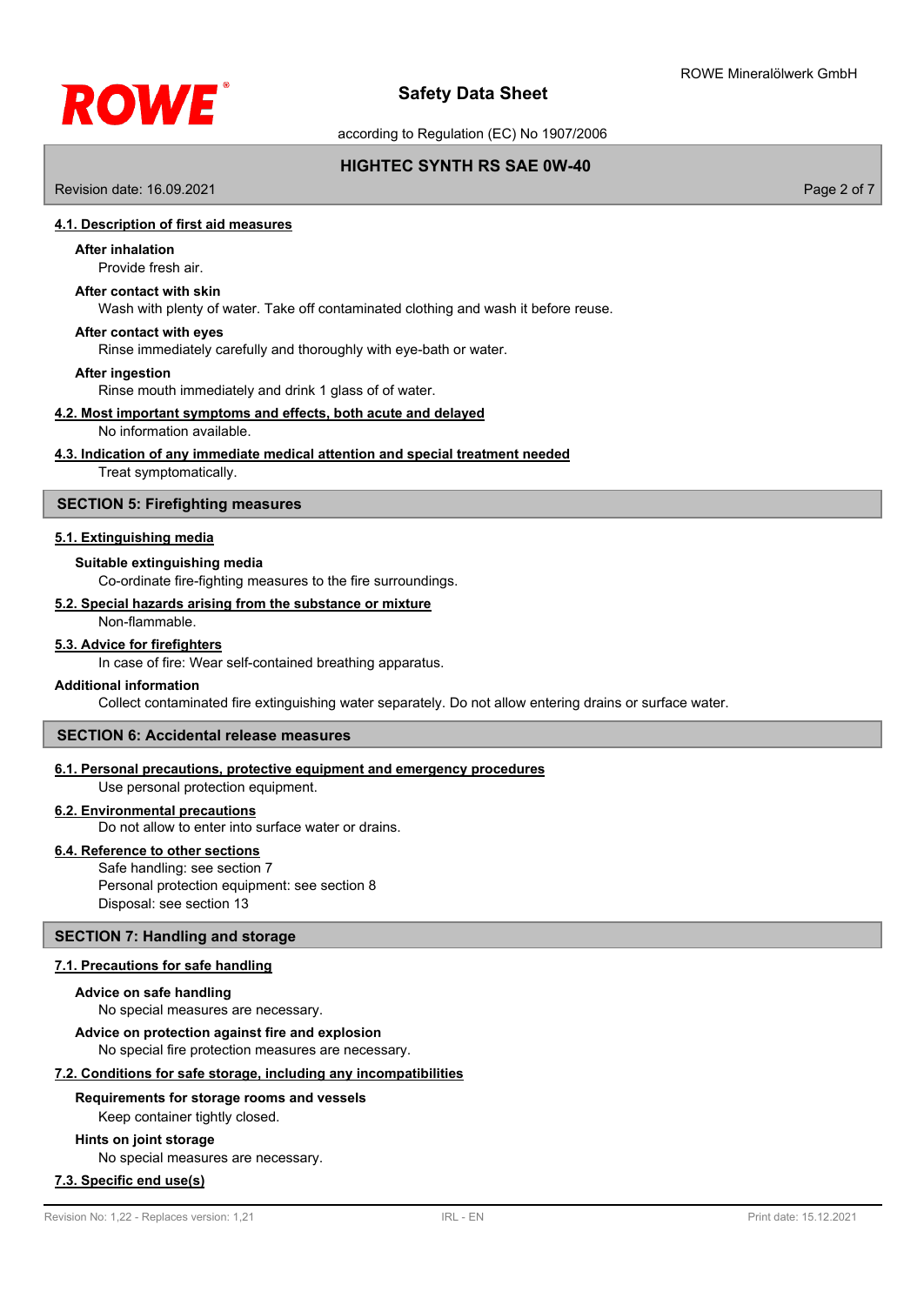

according to Regulation (EC) No 1907/2006

# **HIGHTEC SYNTH RS SAE 0W-40**

Revision date: 16.09.2021 Page 3 of 7

Motor oil

## **SECTION 8: Exposure controls/personal protection**

### **8.1. Control parameters**

### **8.2. Exposure controls**

### **Protective and hygiene measures**

Take off contaminated clothing. Wash hands before breaks and after work. When using do not eat, drink, smoke, sniff.

### **Eye/face protection**

Wear eye protection/face protection.

#### **Hand protection**

When handling with chemical substances, protective gloves must be worn with the CE-label including the four control digits. The quality of the protective gloves resistant to chemicals must be chosen as a function of the specific working place concentration and quantity of hazardous substances. For special purposes, it is recommended to check the resistance to chemicals of the protective gloves mentioned above together with the supplier of these gloves.

## **Skin protection**

Use of protective clothing.

# **Respiratory protection**

In case of inadequate ventilation wear respiratory protection.

# **SECTION 9: Physical and chemical properties**

## **9.1. Information on basic physical and chemical properties**

| Physical state:                                               | liquid         |                          |  |
|---------------------------------------------------------------|----------------|--------------------------|--|
| Colour:                                                       | light brown    |                          |  |
| Odour:                                                        | characteristic |                          |  |
|                                                               |                | <b>Test method</b>       |  |
| pH-Value:                                                     |                | not applicable DIN 51369 |  |
| Changes in the physical state                                 |                |                          |  |
| Melting point/freezing point:                                 | not determined |                          |  |
| Boiling point or initial boiling point and<br>boiling range:  | not determined |                          |  |
| Pour point:                                                   |                | $\sim$ -39 °C            |  |
| Flash point:                                                  |                | >200 °C DIN ISO 2592     |  |
| <b>Flammability</b>                                           |                |                          |  |
| Solid:                                                        | not applicable |                          |  |
| Gas:                                                          | not applicable |                          |  |
| <b>Explosive properties</b><br>The product is not: Explosive. |                |                          |  |
| Lower explosion limits:                                       | not determined |                          |  |
| Upper explosion limits:                                       | not determined |                          |  |
| Auto-ignition temperature:                                    | not determined |                          |  |
| Decomposition temperature:                                    | not determined |                          |  |
| <b>Oxidizing properties</b><br>The product is not: oxidising. |                |                          |  |
| Vapour pressure:<br>(at 20 °C)                                |                | <0,1 hPa calculated.     |  |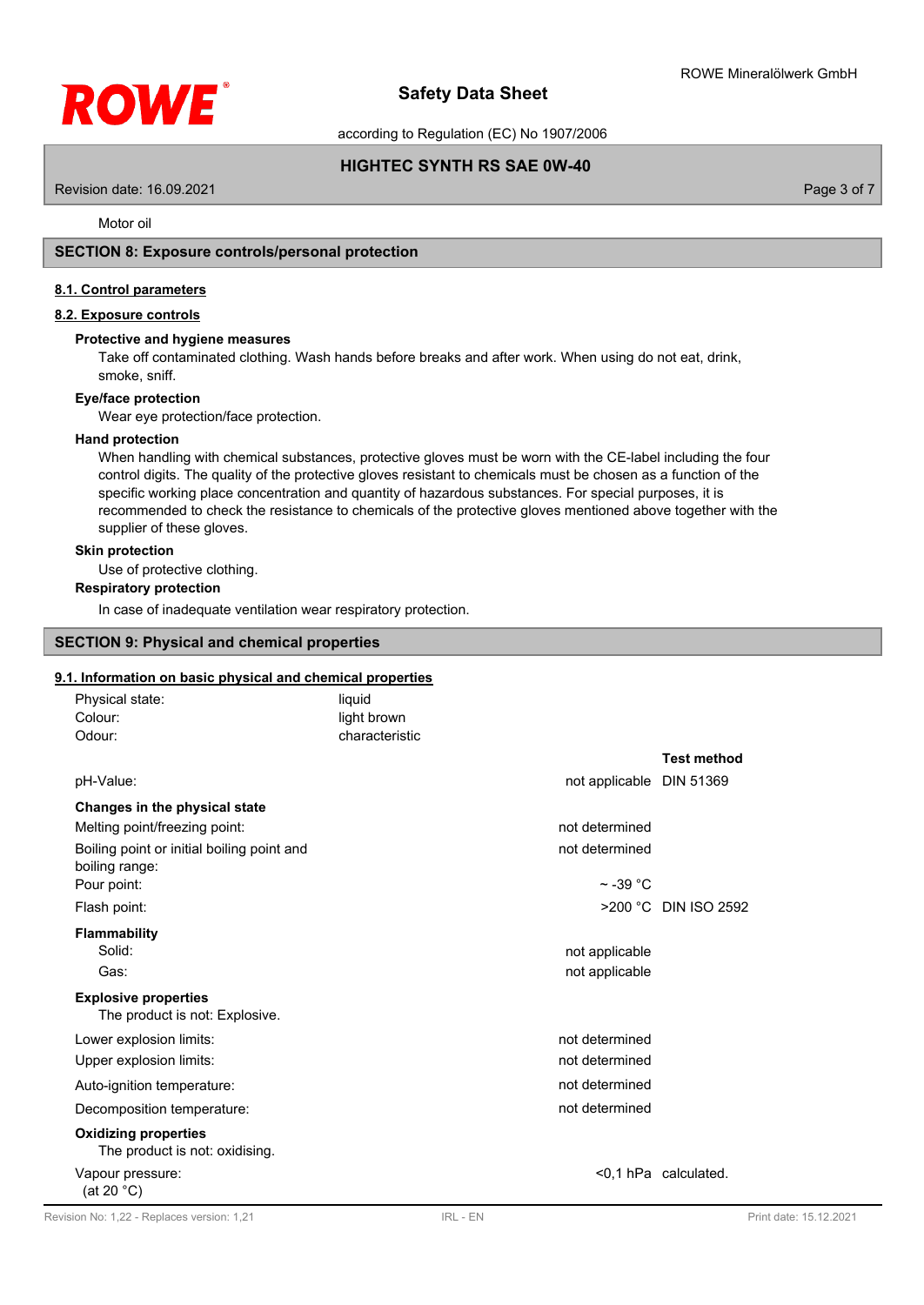

according to Regulation (EC) No 1907/2006

# **HIGHTEC SYNTH RS SAE 0W-40**

Revision date: 16.09.2021 Page 4 of 7 Density (at 15 °C):  $\sim 0.849$  g/cm<sup>3</sup> DIN 51757 Water solubility: (at 20 °C) practically insoluble **Solubility in other solvents** not determined Partition coefficient n-octanol/water: not determined Viscosity / kinematic: (at 100 °C)  $\sim$  14,2 mm<sup>2</sup>/s DIN 51562 Relative vapour density: not determined Evaporation rate: not determined Solvent separation test: No data available Solvent content: none Solvents and Solvents and Solvents and Solvents and Solvents and Solvents and Solvents and Solvents and Solvents and Solvents and Solvents and Solvents and Solvents and Solvents and Solvents and Solve **9.2. Other information** Solid content: not determined

none

# **SECTION 10: Stability and reactivity**

# **10.1. Reactivity**

No hazardous reaction when handled and stored according to provisions.

### **10.2. Chemical stability**

The product is stable under storage at normal ambient temperatures.

# **10.3. Possibility of hazardous reactions**

No known hazardous reactions.

### **10.4. Conditions to avoid**

none

## **10.5. Incompatible materials**

No information available.

# **10.6. Hazardous decomposition products**

No known hazardous decomposition products.

### **SECTION 11: Toxicological information**

## **11.1. Information on toxicological effects**

#### **Further information**

The mixture is classified as not hazardous according to regulation (EC) No 1272/2008 [CLP].

### **SECTION 12: Ecological information**

#### **12.1. Toxicity**

The product is not: Ecotoxic.

# **12.2. Persistence and degradability**

The product has not been tested.

# **12.3. Bioaccumulative potential**

The product has not been tested.

# **12.4. Mobility in soil**

The product has not been tested.

# **12.5. Results of PBT and vPvB assessment**

The product has not been tested.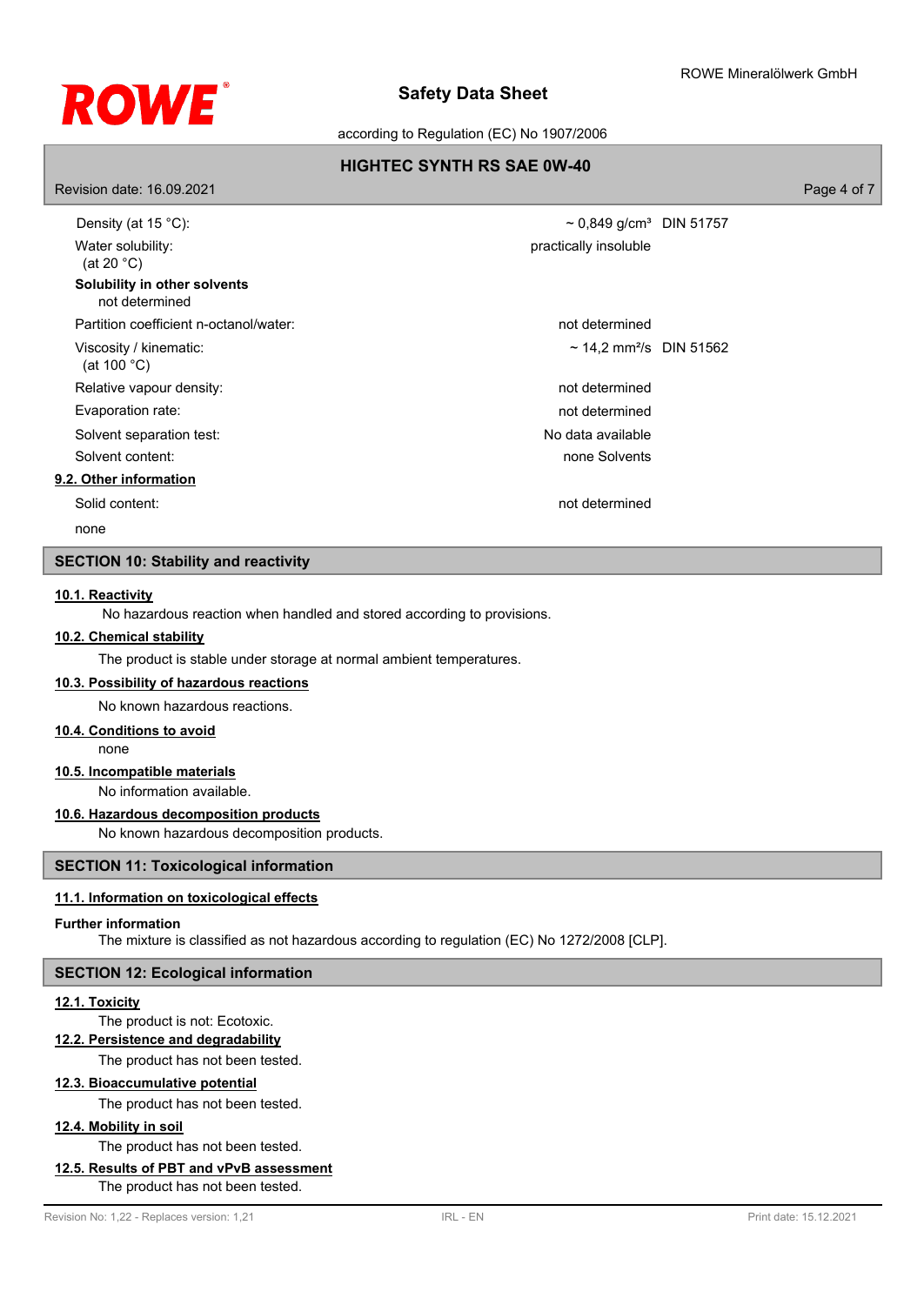

according to Regulation (EC) No 1907/2006

# **HIGHTEC SYNTH RS SAE 0W-40**

Revision date: 16.09.2021 Page 5 of 7

## **12.6. Other adverse effects**

No information available.

# **Further information**

Avoid release to the environment.

### **SECTION 13: Disposal considerations**

#### **13.1. Waste treatment methods**

#### **Disposal recommendations**

Do not allow to enter into surface water or drains. Dispose of waste according to applicable legislation.

#### **List of Wastes Code - residues/unused products**

130206 OIL WASTES AND WASTES OF LIQUID FUELS (EXCEPT EDIBLE OILS, AND THOSE IN CHAPTERS 05, 12 AND 19); waste engine, gear and lubricating oils; synthetic engine, gear and lubricating oils; hazardous waste

### **List of Wastes Code - used product**

OIL WASTES AND WASTES OF LIQUID FUELS (EXCEPT EDIBLE OILS, AND THOSE IN CHAPTERS 05, 12 AND 19); waste engine, gear and lubricating oils; synthetic engine, gear and lubricating oils; hazardous waste 130206

### **Contaminated packaging**

Wash with plenty of water. Completely emptied packages can be recycled.

### **SECTION 14: Transport information**

# **Land transport (ADR/RID) 14.1. UN number:** No dangerous good in sense of this transport regulation. **14.2. UN proper shipping name:** No dangerous good in sense of this transport regulation. **14.3. Transport hazard class(es):** No dangerous good in sense of this transport regulation. **14.4. Packing group:** No dangerous good in sense of this transport regulation.

### **Inland waterways transport (ADN)**

**14.1. UN number:** No dangerous good in sense of this transport regulation.

**14.2. UN proper shipping name:** No dangerous good in sense of this transport regulation.

**14.3. Transport hazard class(es):** No dangerous good in sense of this transport regulation.

**14.4. Packing group:** No dangerous good in sense of this transport regulation.

**Marine transport (IMDG)**

# **14.1. UN number:** No dangerous good in sense of this transport regulation.

**14.2. UN proper shipping name:** No dangerous good in sense of this transport regulation.

**14.3. Transport hazard class(es):** No dangerous good in sense of this transport regulation.

**14.4. Packing group:** No dangerous good in sense of this transport regulation.

**Air transport (ICAO-TI/IATA-DGR)**

### **14.1. UN number:** No dangerous good in sense of this transport regulation.

**14.2. UN proper shipping name:** No dangerous good in sense of this transport regulation.

**14.3. Transport hazard class(es):** No dangerous good in sense of this transport regulation.

**14.4. Packing group:** No dangerous good in sense of this transport regulation.

# **14.5. Environmental hazards**

ENVIRONMENTALLY HAZARDOUS: No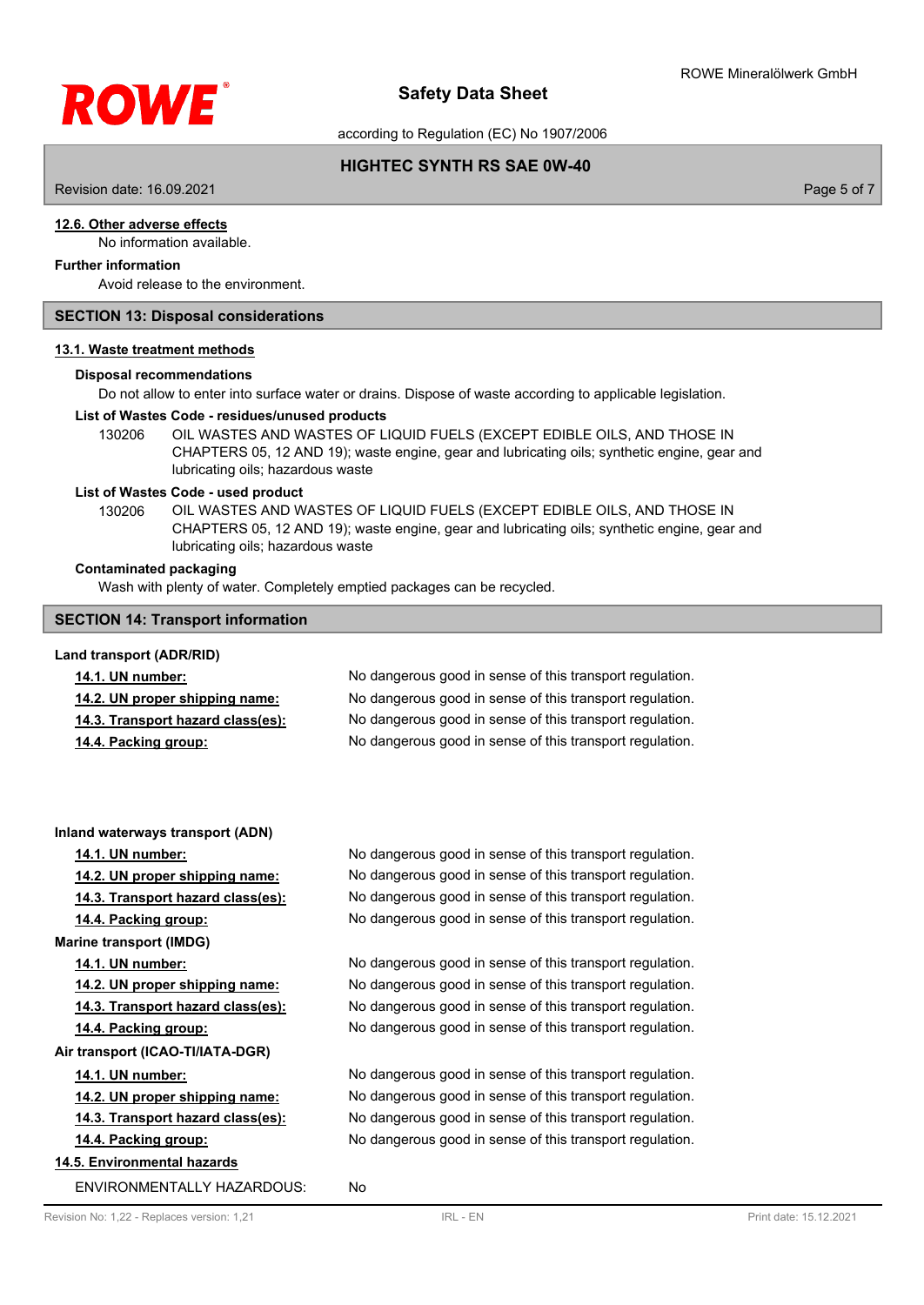

according to Regulation (EC) No 1907/2006

**HIGHTEC SYNTH RS SAE 0W-40**

Revision date: 16.09.2021 **Page 6 of 7** and 2011 **Page 6 of 7** and 2012 **Page 6 of 7** and 2012 **Page 6 of 7** and 2012 **Page 6 of 7** 

# **14.6. Special precautions for user**

No dangerous good in sense of this transport regulation.

# **14.7. Transport in bulk according to Annex II of Marpol and the IBC Code**

No dangerous good in sense of this transport regulation.

### **SECTION 15: Regulatory information**

### **15.1. Safety, health and environmental regulations/legislation specific for the substance or mixture**

### **EU regulatory information**

Information according to 2012/18/EU (SEVESO III): Not subject to 2012/18/EU (SEVESO III)

### **Additional information**

According to EC directives or the corresponding national regulations the product does not have to be labelled.

**National regulatory information**

Water hazard class (D): 1 - slightly hazardous to water

### **15.2. Chemical safety assessment**

Chemical safety assessments for substances in this mixture were not carried out.

### **SECTION 16: Other information**

#### **Changes**

This data sheet contains changes from the previous version in section(s): 3,4,5,6,7,8,9,10,11,12,13.

### **Abbreviations and acronyms**

ADR: Accord européen sur le transport des marchandises dangereuses par Route (European Agreement concerning the International Carriage of Dangerous Goods by Road) IMDG: International Maritime Code for Dangerous Goods IATA: International Air Transport Association GHS: Globally Harmonized System of Classification and Labelling of Chemicals EINECS: European Inventory of Existing Commercial Chemical Substances ELINCS: European List of Notified Chemical Substances CAS: Chemical Abstracts Service LC50: Lethal concentration, 50% LD50: Lethal dose, 50% CLP: Classification, labelling and Packaging REACH: Registration, Evaluation and Authorization of Chemicals GHS: Globally Harmonised System of Classification, Labelling and Packaging of Chemicals UN: United Nations DNEL: Derived No Effect Level DMEL: Derived Minimal Effect Level PNEC: Predicted No Effect Concentration ATE: Acute toxicity estimate LL50: Lethal loading, 50% EL50: Effect loading, 50% EC50: Effective Concentration 50% ErC50: Effective Concentration 50%, growth rate NOEC: No Observed Effect Concentration BCF: Bio-concentration factor PBT: persistent, bioaccumulative, toxic vPvB: very persistent, very bioaccumulative RID: Regulations concerning the international carriage of dangerous goods by rail ADN: European Agreement concerning the International Carriage of Dangerous Goods by Inland Waterways (Accord européen relatif au transport international des marchandises dangereuses par voies de navigation

intérieures)